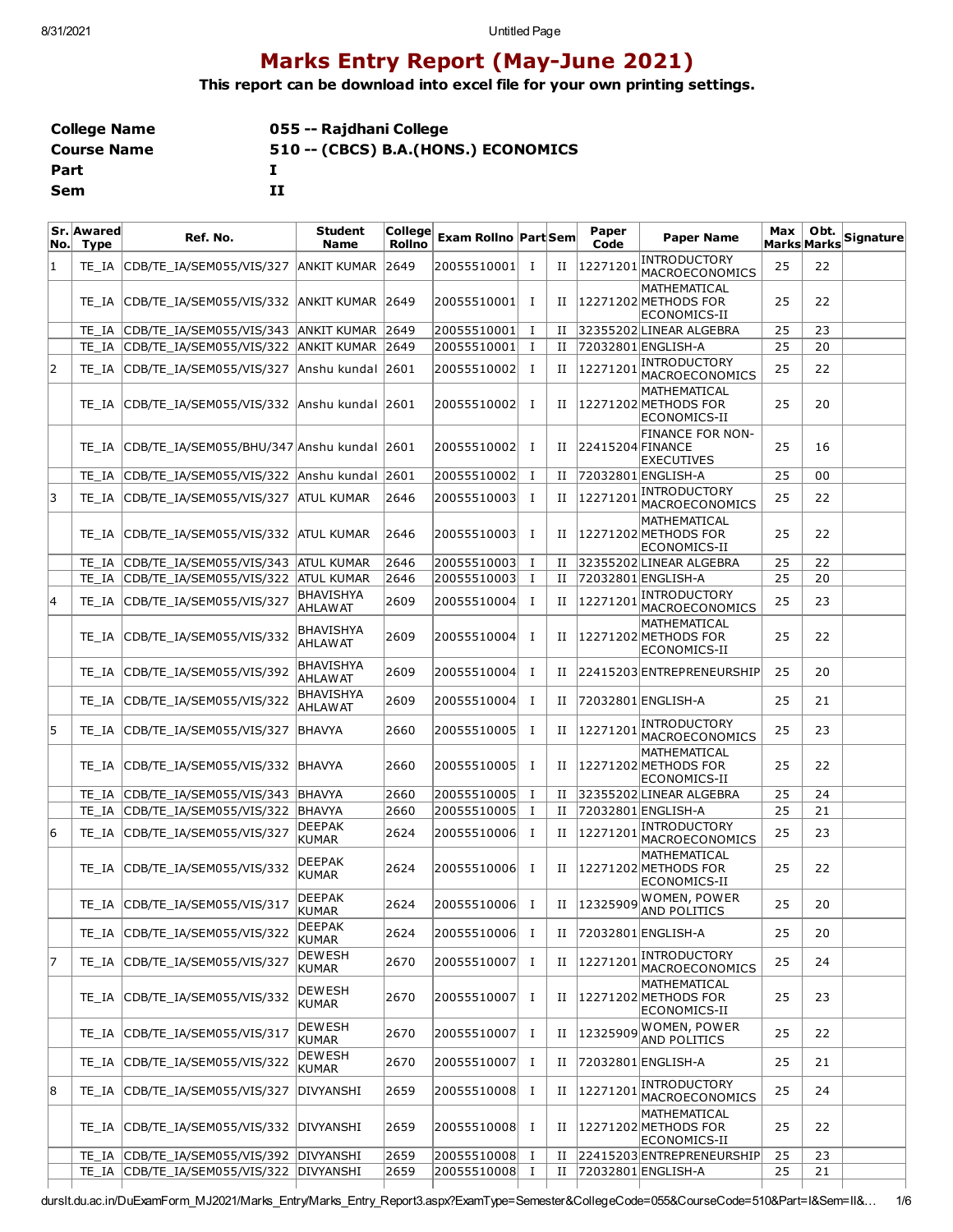| 8/31/2021 |       |                                            |                                   |      | Untitled Page |              |             |          |                                                                                                |    |    |  |
|-----------|-------|--------------------------------------------|-----------------------------------|------|---------------|--------------|-------------|----------|------------------------------------------------------------------------------------------------|----|----|--|
| ١q        |       | TE IA CDB/TE IA/SEM055/VIS/327             | GUNIKA<br><b>SOLANKI</b>          | 2635 | 20055510009 I |              | П           |          | 12271201 INTRODUCTORY<br>MACROECONOMICS                                                        | 25 | 23 |  |
|           | TE IA | CDB/TE_IA/SEM055/VIS/332                   | <b>GUNIKA</b><br><b>SOLANKI</b>   | 2635 | 20055510009   | <b>I</b>     | П           |          | MATHEMATICAL<br>12271202 METHODS FOR<br>ECONOMICS-II                                           | 25 | 22 |  |
|           | TE IA | CDB/TE_IA/SEM055/VIS/392                   | <b>GUNIKA</b><br><b>SOLANKI</b>   | 2635 | 20055510009   | Ι.           | П           |          | 22415203 ENTREPRENEURSHIP                                                                      | 25 | 20 |  |
|           | TE IA | CDB/TE_IA/SEM055/VIS/322                   | <b>GUNIKA</b><br>SOLANKI          | 2635 | 20055510009   | Ι.           | П           |          | 72032801 ENGLISH-A                                                                             | 25 | 21 |  |
| 10        | TE IA | CDB/TE_IA/SEM055/VIS/327                   | <b>HARSHITA</b><br><b>BEHL</b>    | 2621 | 20055510010   | <b>I</b>     | П           | 12271201 | <b>INTRODUCTORY</b><br>MACROECONOMICS                                                          | 25 | 23 |  |
|           | TE IA | CDB/TE_IA/SEM055/VIS/332                   | <b>HARSHITA</b><br><b>BEHL</b>    | 2621 | 20055510010   | Ι.           | П           |          | MATHEMATICAL<br>12271202 METHODS FOR<br>ECONOMICS-II                                           | 25 | 22 |  |
|           | TE IA | CDB/TE_IA/SEM055/VIS/392                   | <b>HARSHITA</b><br><b>BEHL</b>    | 2621 | 20055510010   | Ι.           | П           |          | 22415203 ENTREPRENEURSHIP                                                                      | 25 | 23 |  |
|           | TE IA | CDB/TE IA/SEM055/VIS/322                   | <b>HARSHITA</b><br><b>BEHL</b>    | 2621 | 20055510010   | <b>I</b>     | П           |          | 72032801 ENGLISH-A                                                                             | 25 | 21 |  |
| 11        | TE IA | CDB/TE_IA/SEM055/VIS/327                   | <b>HEMANT</b><br><b>KUMAR</b>     | 2641 | 20055510011   | Ι.           | П           | 12271201 | INTRODUCTORY<br>MACROECONOMICS                                                                 | 25 | 22 |  |
|           | TE IA | CDB/TE_IA/SEM055/VIS/332                   | <b>HEMANT</b><br><b>KUMAR</b>     | 2641 | 20055510011   | Ι            | П           |          | MATHEMATICAL<br>12271202 METHODS FOR<br>ECONOMICS-II                                           | 25 | 23 |  |
|           | TE IA | CDB/TE_IA/SEM055/VIS/315                   | <b>HEMANT</b><br><b>KUMAR</b>     | 2641 | 20055510011   | <b>I</b>     | П           |          | <b>GANDHI AND THE</b><br>12325904 CONTEMPORARY<br><b>WORLD</b>                                 | 25 | 24 |  |
|           | TE IA | CDB/TE_IA/SEM055/VIS/322                   | <b>HEMANT</b><br><b>KUMAR</b>     | 2641 | 20055510011   | Ι.           | П           |          | 72032801 ENGLISH-A                                                                             | 25 | 21 |  |
| 12        | TE IA | CDB/TE_IA/SEM055/VIS/327                   | KANIKA POPLI  2657                |      | 20055510013   | Ι.           | П           | 12271201 | <b>INTRODUCTORY</b><br>MACROECONOMICS                                                          | 25 | 24 |  |
|           | TE IA | CDB/TE_IA/SEM055/VIS/332                   | KANIKA POPLI  2657                |      | 20055510013   | <b>I</b>     | П           |          | MATHEMATICAL<br>12271202 METHODS FOR<br>ECONOMICS-II                                           | 25 | 22 |  |
|           | TE IA | CDB/TE_IA/SEM055/VIS/320                   | KANIKA POPLI 2657                 |      | 20055510013   | п.           | П           |          | <b>DELHI THROUGH</b><br>THE AGES: FROM<br>12315212 COLONIAL TO<br>CONTEMPORARY<br><b>TIMES</b> | 25 | 23 |  |
|           | TE IA | CDB/TE IA/SEM055/VIS/322                   | KANIKA POPLI 2657                 |      | 20055510013   | Ι.           | П           |          | 72032801 ENGLISH-A                                                                             | 25 | 21 |  |
| 13        | TE IA | CDB/TE_IA/SEM055/VIS/327                   | KASHISH<br>AGGARW AL              | 2623 | 20055510014   | Ι.           | П           | 12271201 | <b>INTRODUCTORY</b><br>MACROECONOMICS                                                          | 25 | 23 |  |
|           | TE IA | CDB/TE IA/SEM055/VIS/332                   | KASHISH<br><b>AGGARWAL</b>        | 2623 | 20055510014   | Ι            | П           |          | MATHEMATICAL<br>12271202 METHODS FOR<br>ECONOMICS-II                                           | 25 | 22 |  |
|           | TE IA | CDB/TE_IA/SEM055/MAN/366                   | KASHISH<br><b>AGGARWAL</b>        | 2623 | 20055510014   | <b>I</b>     | П           | 32515919 | ARTIFICIAL<br>INTELLIGENCE                                                                     | 25 | 24 |  |
|           | TE IA | CDB/TE_IA/SEM055/VIS/322                   | <b>KASHISH</b><br><b>AGGARWAL</b> | 2623 | 20055510014   | <b>I</b>     | П           |          | 72032801 ENGLISH-A                                                                             | 25 | 22 |  |
| 14        | TE IA | CDB/TE IA/SEM055/VIS/327                   | <b>KESHAV</b><br><b>AGGARWAL</b>  | 2664 | 20055510015   | <b>I</b>     | П           | 12271201 | <b>INTRODUCTORY</b><br>MACROECONOMICS                                                          | 25 | 21 |  |
|           | TE IA | CDB/TE_IA/SEM055/VIS/332                   | KESHAV<br><b>AGGARWAL</b>         | 2664 | 20055510015 I |              | П           |          | MATHEMATICAL<br>12271202 METHODS FOR<br>ECONOMICS-II                                           | 25 | 22 |  |
|           | TE IA | CDB/TE_IA/SEM055/VIS/392                   | <b>KESHAV</b><br><b>AGGARWAL</b>  | 2664 | 20055510015   | $\bf{I}$     | П           |          | 22415203 ENTREPRENEURSHIP                                                                      | 25 | 22 |  |
|           | TE IA | CDB/TE_IA/SEM055/VIS/322                   | <b>KESHAV</b><br><b>AGGARWAL</b>  | 2664 | 20055510015   | $\mathbf{I}$ | П           |          | 72032801 ENGLISH-A                                                                             | 25 | 22 |  |
| 15        | TE IA | CDB/TE IA/SEM055/VIS/327                   | KUMUD JAIN                        | 2617 | 20055510016   | $\mathbf{I}$ | П           | 12271201 | <b>INTRODUCTORY</b><br>MACROECONOMICS                                                          | 25 | 21 |  |
|           | TE IA | CDB/TE_IA/SEM055/VIS/332 KUMUD JAIN        |                                   | 2617 | 20055510016   | $\mathbf{I}$ | П           |          | MATHEMATICAL<br>12271202 METHODS FOR<br>ECONOMICS-II                                           | 25 | 20 |  |
|           | TE IA | CDB/TE_IA/SEM055/VIS/315 KUMUD JAIN        |                                   | 2617 | 20055510016   | $\mathbf I$  | П           |          | <b>GANDHI AND THE</b><br>12325904 CONTEMPORARY<br><b>WORLD</b>                                 | 25 | 23 |  |
|           | TE IA | CDB/TE_IA/SEM055/VIS/322 KUMUD JAIN        |                                   | 2617 | 20055510016   | $\bf{I}$     | П           |          | 72032801 ENGLISH-A                                                                             | 25 | 21 |  |
| 16        | TE_IA | CDB/TE_IA/SEM055/VIS/327                   | LALIT KUMAR                       | 2636 | 20055510017   | $\mathbf{I}$ | П           | 12271201 | <b>INTRODUCTORY</b><br>MACROECONOMICS                                                          | 25 | 23 |  |
|           | TE IA | CDB/TE_IA/SEM055/VIS/332 LALIT KUMAR       |                                   | 2636 | 20055510017   | $\mathbf{I}$ | П           |          | MATHEMATICAL<br>12271202 METHODS FOR<br>ECONOMICS-II                                           | 25 | 22 |  |
|           |       | TE_IA CDB/TE_IA/SEM055/VIS/343 LALIT KUMAR |                                   | 2636 | 20055510017   | Ι            | П           |          | 32355202 LINEAR ALGEBRA                                                                        | 25 | 20 |  |
|           | TE IA | CDB/TE_IA/SEM055/VIS/322 LALIT KUMAR       |                                   | 2636 | 20055510017   | $\bf{I}$     | $_{\rm II}$ |          | 72032801 ENGLISH-A                                                                             | 25 | 21 |  |
| 17        | TE_IA | CDB/TE_IA/SEM055/VIS/327                   | MANVI MITTAL 2619                 |      | 20055510018   | $\mathbf{I}$ | П           | 12271201 | <b>INTRODUCTORY</b><br>MACROECONOMICS<br>MATHEMATICAL                                          | 25 | 24 |  |
|           | TE IA | CDB/TE_IA/SEM055/VIS/332 MANVI MITTAL 2619 |                                   |      | 20055510018   | $\mathbf I$  | П           |          | 12271202 METHODS FOR<br>ECONOMICS-II                                                           | 25 | 22 |  |
|           | TE IA | CDB/TE_IA/SEM055/BHU/347 MANVI MITTAL 2619 |                                   |      | 20055510018   | $\mathbf{I}$ | П           |          | 22415204 FINANCE FOR NON-<br><b>FINANCE</b>                                                    | 25 | 24 |  |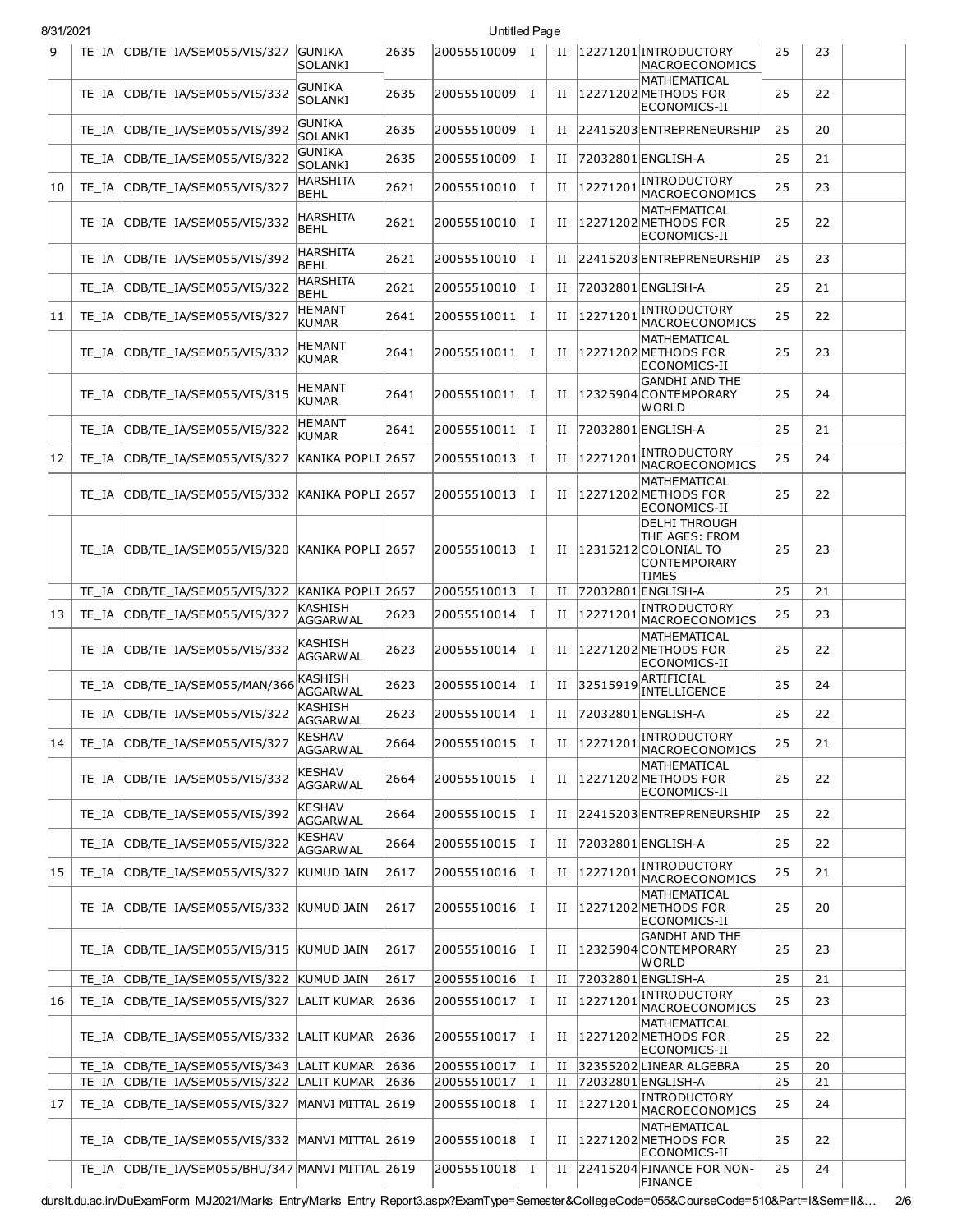| 8/31/2021 |       |                                                  | Untitled Page                    |      |                            |             |             |                  |                                                                        |    |    |  |
|-----------|-------|--------------------------------------------------|----------------------------------|------|----------------------------|-------------|-------------|------------------|------------------------------------------------------------------------|----|----|--|
|           |       |                                                  |                                  |      |                            |             |             |                  | <b>EXECUTIVES</b>                                                      |    |    |  |
|           | TE IA | CDB/TE IA/SEM055/VIS/322 MANVI MITTAL 2619       |                                  |      | 20055510018                | $\mathbf I$ | $_{\rm II}$ |                  | 72032801 ENGLISH-A<br><b>INTRODUCTORY</b>                              | 25 | 21 |  |
| 18        | TE IA | CDB/TE_IA/SEM055/VIS/327 MEGHA YADAV 2642        |                                  |      | 20055510019                | $\bf{I}$    | $_{\rm II}$ | 12271201         | MACROECONOMICS<br>MATHEMATICAL                                         | 25 | 22 |  |
|           | TE IA | CDB/TE IA/SEM055/VIS/332                         | MEGHA YADAV  2642                |      | 20055510019                | Ι.          | П           |                  | 12271202 METHODS FOR<br>ECONOMICS-II                                   | 25 | 22 |  |
|           | TE IA | CDB/TE_IA/SEM055/VIS/392                         | MEGHA YADAV 2642                 |      | 20055510019                | Ι           | П           |                  | 22415203 ENTREPRENEURSHIP                                              | 25 | 23 |  |
|           | TE IA | CDB/TE_IA/SEM055/VIS/322                         | MEGHA YADAV 2642                 |      | 20055510019                | $\bf{I}$    | $_{\rm II}$ |                  | 72032801 ENGLISH-A                                                     | 25 | 21 |  |
| 19        | TE IA | CDB/TE_IA/SEM055/VIS/327                         | MEHUL SINGH 2666                 |      | 20055510020                | Ι.          | $_{\rm II}$ | 12271201         | <b>INTRODUCTORY</b><br>MACROECONOMICS                                  | 25 | 23 |  |
|           | TE IA | CDB/TE IA/SEM055/VIS/332 MEHUL SINGH 2666        |                                  |      | 20055510020                | Ι.          | П           |                  | MATHEMATICAL<br>12271202 METHODS FOR<br>ECONOMICS-II                   | 25 | 22 |  |
|           | TE IA | CDB/TE_IA/SEM055/VIS/315                         | MEHUL SINGH 2666                 |      | 20055510020                | Ι.          | П           |                  | <b>GANDHI AND THE</b><br>12325904 CONTEMPORARY<br><b>WORLD</b>         | 25 | 23 |  |
|           | TE IA | CDB/TE_IA/SEM055/VIS/322                         | MEHUL SINGH 2666                 |      | 20055510020                | Ι           | П           |                  | 72032801 ENGLISH-A                                                     | 25 | 20 |  |
| 20        | TE IA | CDB/TE_IA/SEM055/VIS/327                         | MILLI SHARMA 2667                |      | 20055510021                | Ι.          | П           | 12271201         | <b>INTRODUCTORY</b>                                                    | 25 | 24 |  |
|           | TE IA | CDB/TE_IA/SEM055/VIS/332                         | MILLI SHARMA 2667                |      | 20055510021                | Ι.          | П           |                  | MACROECONOMICS<br>MATHEMATICAL<br>12271202 METHODS FOR                 | 25 | 22 |  |
|           |       |                                                  |                                  |      |                            |             |             |                  | ECONOMICS-II                                                           |    |    |  |
|           | TE IA | CDB/TE_IA/SEM055/VIS/392                         | MILLI SHARMA 2667                |      | 20055510021<br>20055510021 | $\bf{I}$    | П           |                  | 22415203 ENTREPRENEURSHIP                                              | 25 | 22 |  |
|           |       | TE IA CDB/TE IA/SEM055/VIS/322 MILLI SHARMA 2667 |                                  |      |                            | Ι.          | $_{\rm II}$ |                  | 72032801 ENGLISH-A<br>INTRODUCTORY                                     | 25 | 21 |  |
| 21        | TE IA | CDB/TE_IA/SEM055/VIS/327                         | PRINCE SINGH 2644                |      | 20055510022                | Ι.          | П           | 12271201         | MACROECONOMICS<br>MATHEMATICAL                                         | 25 | 23 |  |
|           | TE IA | CDB/TE_IA/SEM055/VIS/332                         | PRINCE SINGH 2644                |      | 20055510022                | Ι.          | П           |                  | 12271202 METHODS FOR<br>ECONOMICS-II                                   | 25 | 22 |  |
|           | TE IA | CDB/TE IA/SEM055/BHU/347 PRINCE SINGH 2644       |                                  |      | 20055510022                | Ι.          | П           | 22415204 FINANCE | <b>FINANCE FOR NON-</b><br><b>EXECUTIVES</b>                           | 25 | 18 |  |
|           | TE IA | CDB/TE_IA/SEM055/VIS/322                         | PRINCE SINGH 2644                |      | 20055510022                | $\bf{I}$    | П           |                  | 72032801 ENGLISH-A                                                     | 25 | 20 |  |
| 22        | TE IA | CDB/TE_IA/SEM055/VIS/327                         | RAKSHITA<br><b>SINGLA</b>        | 2663 | 20055510023                | Ι.          | П           | 12271201         | INTRODUCTORY<br>MACROECONOMICS                                         | 25 | 24 |  |
|           | TE IA | CDB/TE_IA/SEM055/VIS/332                         | RAKSHITA<br><b>SINGLA</b>        | 2663 | 20055510023                | $\bf{I}$    | П           |                  | <b>MATHEMATICAL</b><br>12271202 METHODS FOR                            | 25 | 22 |  |
|           | TE IA | CDB/TE_IA/SEM055/BHU/347                         | RAKSHITA<br><b>SINGLA</b>        | 2663 | 20055510023                | $\bf{I}$    | П           | 22415204 FINANCE | ECONOMICS-II<br><b>FINANCE FOR NON-</b>                                | 25 | 24 |  |
|           | TE IA | CDB/TE_IA/SEM055/VIS/322                         | RAKSHITA                         | 2663 | 20055510023                | Ι.          | П           |                  | <b>EXECUTIVES</b><br>72032801 ENGLISH-A                                | 25 | 21 |  |
| 23        | TE_IA | CDB/TE IA/SEM055/VIS/327                         | <b>SINGLA</b><br>RAMSWAROOP 2634 |      | 20055510024                | Ι.          | П           | 12271201         | <b>INTRODUCTORY</b>                                                    | 25 | 21 |  |
|           |       | TE_IA CDB/TE_IA/SEM055/VIS/332 RAMSWAROOP 2634   |                                  |      | 20055510024                | Ι.          | П           |                  | MACROECONOMICS<br>MATHEMATICAL<br>12271202 METHODS FOR<br>ECONOMICS-II | 25 | 22 |  |
|           | TE IA | CDB/TE IA/SEM055/VIS/317                         | RAMSWAROOP 2634                  |      | 20055510024                | Ι.          | П           | 12325909         | WOMEN, POWER<br><b>AND POLITICS</b>                                    | 25 | 21 |  |
|           | TE IA | CDB/TE_IA/SEM055/VIS/322 RAMSWAROOP 2634         |                                  |      | 20055510024                | Ι.          | П           |                  | 72032801 ENGLISH-A                                                     | 25 | 20 |  |
| 24        | TE_IA | CDB/TE_IA/SEM055/VIS/327                         | <b>RAUNAK</b><br><b>JASUJA</b>   | 2658 | 20055510025                | Ι.          | П           | 12271201         | <b>INTRODUCTORY</b><br>MACROECONOMICS                                  | 25 | 23 |  |
|           | TE IA | CDB/TE_IA/SEM055/VIS/332                         | RAUNAK<br><b>JASUJA</b>          | 2658 | 20055510025                | Ι.          | П           |                  | MATHEMATICAL<br>12271202 METHODS FOR<br>ECONOMICS-II                   | 25 | 22 |  |
|           | TE IA | CDB/TE_IA/SEM055/VIS/392                         | RAUNAK<br><b>JASUJA</b>          | 2658 | 20055510025                | Ι.          | $_{\rm II}$ |                  | 22415203 ENTREPRENEURSHIP                                              | 25 | 21 |  |
|           | TE IA | CDB/TE_IA/SEM055/VIS/322                         | <b>RAUNAK</b><br><b>JASUJA</b>   | 2658 | 20055510025                | Ι.          | П           |                  | 72032801 ENGLISH-A                                                     | 25 | 20 |  |
| 25        | TE IA | CDB/TE_IA/SEM055/VIS/327                         | SAGAR KANDA 2638                 |      | 20055510026                | Ι.          | П           | 12271201         | <b>INTRODUCTORY</b><br>MACROECONOMICS                                  | 25 | 22 |  |
|           | TE IA | CDB/TE_IA/SEM055/VIS/332 SAGAR KANDA 2638        |                                  |      | 20055510026                | $\bf{I}$    | Н.          |                  | MATHEMATICAL<br>12271202 METHODS FOR<br>ECONOMICS-II                   | 25 | 22 |  |
|           | TE IA | CDB/TE_IA/SEM055/VIS/392                         | SAGAR KANDA 2638                 |      | 20055510026                | Ι           | П           |                  | 22415203 ENTREPRENEURSHIP                                              | 25 | 20 |  |
|           | TE IA | CDB/TE_IA/SEM055/VIS/322                         | SAGAR KANDA 2638                 |      | 20055510026                | Ι           | П           |                  | 72032801 ENGLISH-A                                                     | 25 | 20 |  |
| 26        | TE IA | CDB/TE_IA/SEM055/VIS/327                         | SANCHIT<br><b>AGGARWAL</b>       | 2653 | 20055510027                | <b>I</b>    | П           | 12271201         | <b>INTRODUCTORY</b><br>MACROECONOMICS                                  | 25 | 23 |  |
|           | TE IA | CDB/TE_IA/SEM055/VIS/332                         | SANCHIT<br><b>AGGARWAL</b>       | 2653 | 20055510027                | Ι.          | П           |                  | MATHEMATICAL<br>12271202 METHODS FOR<br>ECONOMICS-II                   | 25 | 23 |  |
|           | TE IA | CDB/TE_IA/SEM055/VIS/343                         | SANCHIT<br><b>AGGARWAL</b>       | 2653 | 20055510027                | Ι.          | П           |                  | 32355202 LINEAR ALGEBRA                                                | 25 | 25 |  |
|           | TE_IA | CDB/TE_IA/SEM055/VIS/322                         | SANCHIT<br><b>AGGARWAL</b>       | 2653 | 20055510027                | Ι.          | П           |                  | 72032801 ENGLISH-A                                                     | 25 | 22 |  |
| 27        | TE_IA | CDB/TE_IA/SEM055/VIS/327                         | SANJANA<br><b>GUPTA</b>          | 2626 | 20055510028                | $\bf{I}$    | H           | 12271201         | <b>INTRODUCTORY</b><br>MACROECONOMICS                                  | 25 | 23 |  |

durslt.du.ac.in/DuExamForm\_MJ2021/Marks\_Entry/Marks\_Entry\_Report3.aspx?ExamType=Semester&CollegeCode=055&CourseCode=510&Part=I&Sem=II&… 3/6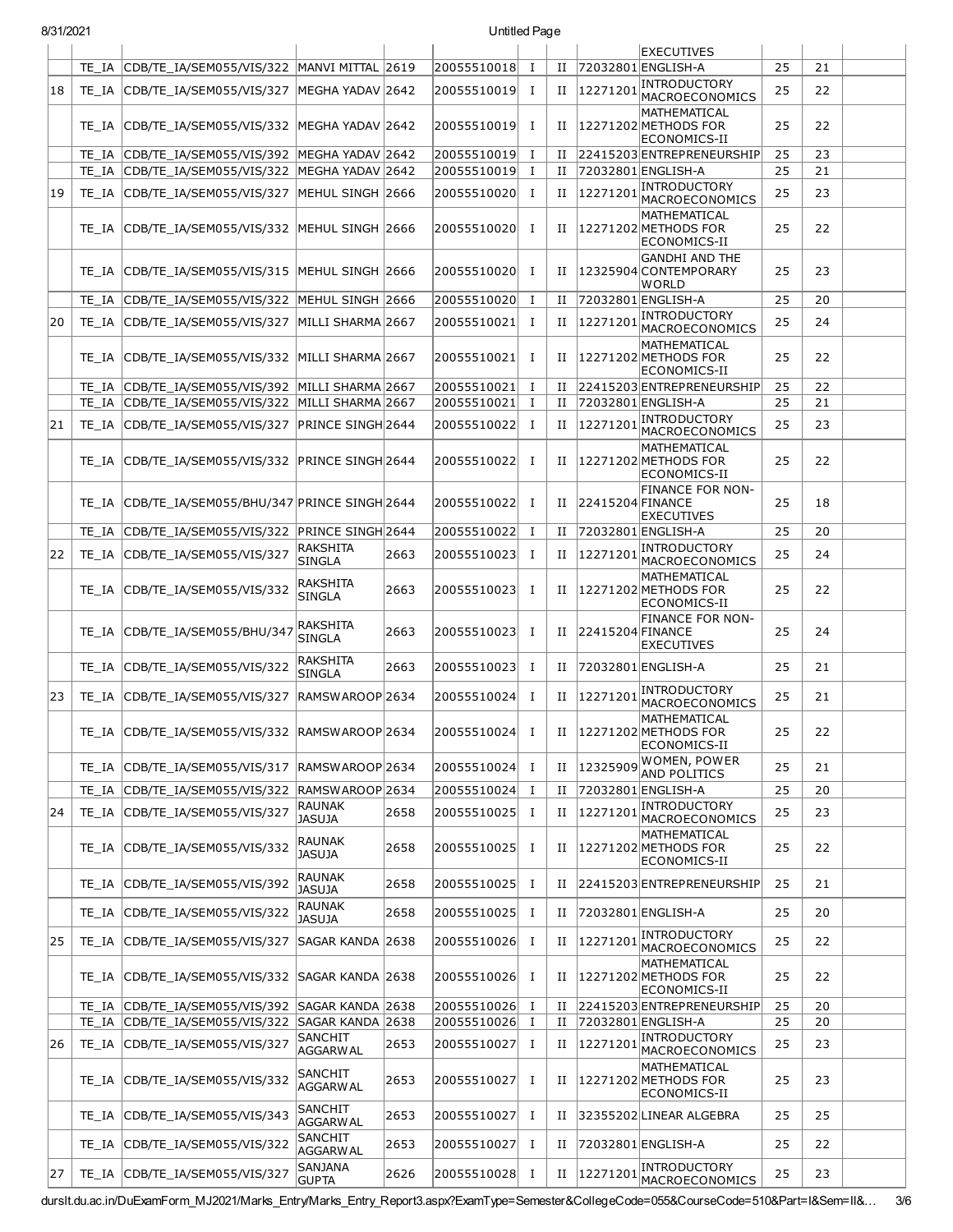## 8/31/2021 Untitled Page

|    | TE IA | CDB/TE_IA/SEM055/VIS/332               | <b>SANJANA</b><br>GUPTA           | 2626 | 20055510028 | Ι.       | н |                  | 12271202 MATHEMATICAL<br>METHODS FOR<br>ECONOMICS-II    | 25 | 22 |  |
|----|-------|----------------------------------------|-----------------------------------|------|-------------|----------|---|------------------|---------------------------------------------------------|----|----|--|
|    | TE IA | CDB/TE_IA/SEM055/BHU/347               | SANJANA<br><b>GUPTA</b>           | 2626 | 20055510028 | Ι.       | П | 22415204 FINANCE | <b>FINANCE FOR NON-</b><br><b>EXECUTIVES</b>            | 25 | 23 |  |
|    | TE IA | CDB/TE IA/SEM055/VIS/322               | SANJANA<br><b>GUPTA</b>           | 2626 | 20055510028 | Ι.       | П |                  | 72032801 ENGLISH-A                                      | 25 | 21 |  |
| 28 | TE IA | CDB/TE IA/SEM055/VIS/327               | SHIMON<br>OBEROI                  | 2607 | 20055510029 | Ι.       | П | 12271201         | <b>INTRODUCTORY</b><br>MACROECONOMICS                   | 25 | 24 |  |
|    | TE IA | CDB/TE_IA/SEM055/VIS/332               | SHIMON<br>OBEROI                  | 2607 | 20055510029 | Ι.       | П |                  | MATHEMATICAL<br>12271202 METHODS FOR<br>ECONOMICS-II    | 25 | 22 |  |
|    | TE IA | CDB/TE IA/SEM055/BHU/347               | SHIMON<br>OBEROI                  | 2607 | 20055510029 | Ι.       | П | 22415204 FINANCE | <b>FINANCE FOR NON-</b><br><b>EXECUTIVES</b>            | 25 | 23 |  |
|    | TE IA | CDB/TE_IA/SEM055/VIS/322               | SHIMON<br><b>OBEROI</b>           | 2607 | 20055510029 | Ι.       | П |                  | 72032801 ENGLISH-A                                      | 25 | 23 |  |
| 29 | TE IA | CDB/TE_IA/SEM055/VIS/327               | <b>SHOBHIT</b><br><b>SEHRA</b>    | 2661 | 20055510030 | Ι.       | П | 12271201         | <b>INTRODUCTORY</b><br>MACROECONOMICS                   | 25 | 24 |  |
|    | TE IA | CDB/TE_IA/SEM055/VIS/332               | SHOBHIT<br><b>SEHRA</b>           | 2661 | 20055510030 | Ι.       | П |                  | MATHEMATICAL<br>12271202 METHODS FOR<br>ECONOMICS-II    | 25 | 22 |  |
|    | TE IA | CDB/TE IA/SEM055/BHU/347               | <b>SHOBHIT</b><br>SEHRA           | 2661 | 20055510030 | Ι.       | П | 22415204 FINANCE | <b>FINANCE FOR NON-</b><br><b>EXECUTIVES</b>            | 25 | 25 |  |
|    | TE IA | CDB/TE_IA/SEM055/VIS/322               | SHOBHIT<br><b>SEHRA</b>           | 2661 | 20055510030 | $\bf{I}$ | П |                  | 72032801 ENGLISH-A                                      | 25 | 21 |  |
| 30 | TE IA | CDB/TE_IA/SEM055/VIS/327               | <b>SHRADDHA</b><br>MISRI          | 2643 | 20055510031 | Ι.       | П | 12271201         | <b>INTRODUCTORY</b><br>MACROECONOMICS                   | 25 | 24 |  |
|    | TE IA | CDB/TE IA/SEM055/VIS/332               | SHRADDHA<br><b>MISRI</b>          | 2643 | 20055510031 | Ι.       | П |                  | MATHEMATICAL<br>12271202 METHODS FOR<br>ECONOMICS-II    | 25 | 22 |  |
|    | TE IA | CDB/TE_IA/SEM055/VIS/392               | <b>SHRADDHA</b><br>MISRI          | 2643 | 20055510031 | Ι.       | п |                  | 22415203 ENTREPRENEURSHIP                               | 25 | 23 |  |
|    | TE IA | CDB/TE_IA/SEM055/VIS/322               | SHRADDHA<br><b>MISRI</b>          | 2643 | 20055510031 | Ι.       | П |                  | 72032801 ENGLISH-A                                      | 25 | 21 |  |
| 31 | TE IA | CDB/TE_IA/SEM055/VIS/327               | SHW ETA<br>KANNAN                 | 2640 | 20055510032 | Ι.       | П | 12271201         | <b>INTRODUCTORY</b><br>MACROECONOMICS                   | 25 | 23 |  |
|    | TE IA | CDB/TE_IA/SEM055/VIS/332               | <b>SHWETA</b><br>KANNAN           | 2640 | 20055510032 | <b>I</b> | п |                  | MATHEMATICAL<br>12271202 METHODS FOR<br>ECONOMICS-II    | 25 | 22 |  |
|    | TE IA | CDB/TE_IA/SEM055/VIS/392               | SHW ETA<br>KANNAN                 | 2640 | 20055510032 | Ι.       | П |                  | 22415203 ENTREPRENEURSHIP                               | 25 | 23 |  |
|    | TE IA | CDB/TE IA/SEM055/VIS/322               | <b>SHWETA</b><br><b>KANNAN</b>    | 2640 | 20055510032 | Ι.       | П |                  | 72032801 ENGLISH-A                                      | 25 | 21 |  |
| 32 | TE IA | CDB/TE_IA/SEM055/VIS/327               | <b>SIDDHARTH</b><br><b>BHASIN</b> | 2637 | 20055510033 | Ι.       | П | 12271201         | INTRODUCTORY<br>MACROECONOMICS                          | 25 | 22 |  |
|    | TE IA | CDB/TE_IA/SEM055/VIS/332               | <b>SIDDHARTH</b><br><b>BHASIN</b> | 2637 | 20055510033 | Ι.       | н |                  | MATHEMATICAL<br>12271202 METHODS FOR<br>ECONOMICS-II    | 25 | 22 |  |
|    | TE IA | CDB/TE_IA/SEM055/VIS/315               | SIDDHARTH<br><b>BHASIN</b>        | 2637 | 20055510033 | Ι.       | П |                  | <b>GANDHI AND THE</b><br>12325904 CONTEMPORARY<br>WORLD | 25 | 24 |  |
|    | TE IA | CDB/TE IA/SEM055/VIS/322               | SIDDHARTH<br><b>BHASIN</b>        | 2637 | 20055510033 | $\bf{I}$ | П |                  | 72032801 ENGLISH-A                                      | 25 | 21 |  |
| 33 | TE IA | CDB/TE_IA/SEM055/VIS/327               | SNIGDHA<br>LAHIRI                 | 2625 | 20055510034 | Ι.       | П | 12271201         | INTRODUCTORY<br>MACROECONOMICS                          | 25 | 24 |  |
|    | TE IA | CDB/TE_IA/SEM055/VIS/332               | SNIGDHA<br>LAHIRI                 | 2625 | 20055510034 | Ι.       | п |                  | MATHEMATICAL<br>12271202 METHODS FOR<br>ECONOMICS-II    | 25 | 22 |  |
|    | TE IA | CDB/TE IA/SEM055/VIS/317               | SNIGDHA<br>LAHIRI                 | 2625 | 20055510034 | Ι.       | H | 12325909         | WOMEN, POWER<br><b>AND POLITICS</b>                     | 25 | 21 |  |
|    | TE IA | CDB/TE_IA/SEM055/VIS/322               | SNIGDHA<br>LAHIRI                 | 2625 | 20055510034 | Ι.       | П |                  | 72032801 ENGLISH-A                                      | 25 | 22 |  |
| 34 | TE_IA | CDB/TE_IA/SEM055/VIS/327               | SONAL<br>MALHOTRA                 | 2654 | 20055510035 | Ι.       | П | 12271201         | <b>INTRODUCTORY</b><br>MACROECONOMICS                   | 25 | 24 |  |
|    | TE_IA | CDB/TE_IA/SEM055/VIS/332               | SONAL<br><b>MALHOTRA</b>          | 2654 | 20055510035 | Ι.       | П |                  | MATHEMATICAL<br>12271202 METHODS FOR<br>ECONOMICS-II    | 25 | 23 |  |
|    | TE IA | CDB/TE_IA/SEM055/VIS/343               | SONAL<br>MALHOTRA                 | 2654 | 20055510035 | Ι.       | П |                  | 32355202 LINEAR ALGEBRA                                 | 25 | 24 |  |
|    | TE_IA | CDB/TE_IA/SEM055/VIS/322               | SONAL<br>MALHOTRA                 | 2654 | 20055510035 | Ι.       | П |                  | 72032801 ENGLISH-A                                      | 25 | 20 |  |
| 35 | TE_IA | CDB/TE_IA/SEM055/VIS/327               | URVASHI<br>BHATI                  | 2665 | 20055510036 | Ι.       | П | 12271201         | <b>INTRODUCTORY</b><br>MACROECONOMICS                   | 25 | 24 |  |
|    |       | TE_IA CDB/TE_IA/SEM055/VIS/332         | URVASHI<br>BHATI                  | 2665 | 20055510036 | Ι.       | П |                  | MATHEMATICAL<br>12271202 METHODS FOR<br>ECONOMICS-II    | 25 | 21 |  |
|    |       | TE_IA CDB/TE_IA/SEM055/BHU/347 URVASHI |                                   | 2665 | 20055510036 | Ι.       | П |                  | 22415204 FINANCE FOR NON-                               | 25 | 21 |  |

durslt.du.ac.in/DuExamForm\_MJ2021/Marks\_Entry/Marks\_Entry\_Report3.aspx?ExamType=Semester&CollegeCode=055&CourseCode=510&Part=I&Sem=II&… 4/6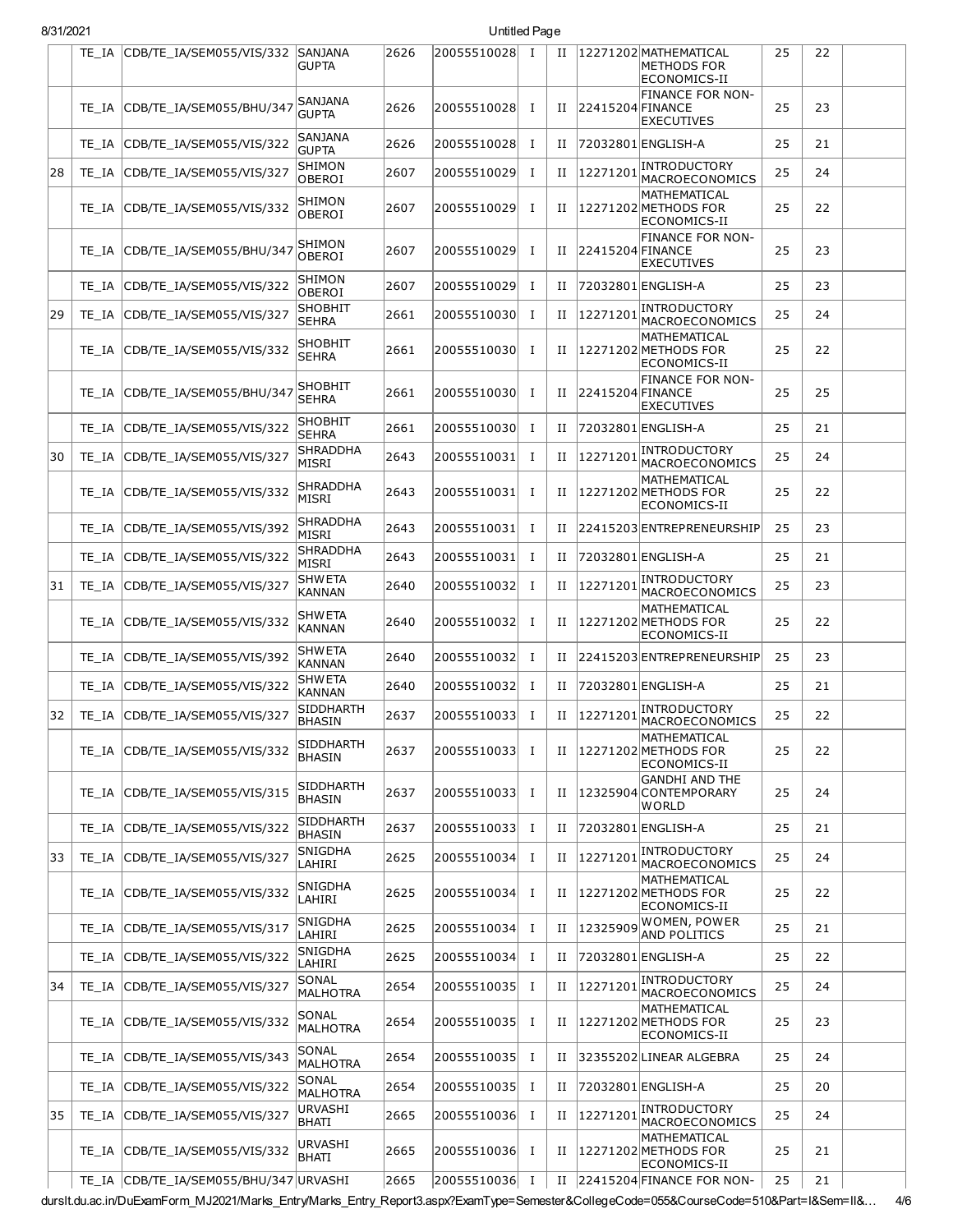## 8/31/2021 Untitled Page

| ו ∠ט∠וו טוכ |       |                                      |                                 |      | Onuucu rayc |          |             |                  |                                                         |    |    |  |
|-------------|-------|--------------------------------------|---------------------------------|------|-------------|----------|-------------|------------------|---------------------------------------------------------|----|----|--|
|             |       |                                      | <b>BHATI</b>                    |      |             |          |             |                  | <b>FINANCE</b><br><b>EXECUTIVES</b>                     |    |    |  |
|             | TE IA | CDB/TE IA/SEM055/VIS/322             | <b>URVASHI</b><br><b>BHATI</b>  | 2665 | 20055510036 | Ι.       | H           |                  | 72032801 ENGLISH-A                                      | 25 | 21 |  |
| 36          | TE IA | CDB/TE_IA/SEM055/VIS/327             | <b>ZENAB KHAN</b>               | 2608 | 20055510037 | $\bf{I}$ | П           | 12271201         | <b>INTRODUCTORY</b><br>MACROECONOMICS                   | 25 | 24 |  |
|             | TE IA | CDB/TE IA/SEM055/VIS/332 ZENAB KHAN  |                                 | 2608 | 20055510037 | Ι.       | П           |                  | MATHEMATICAL<br>12271202 METHODS FOR<br>ECONOMICS-II    | 25 | 23 |  |
|             | TE IA | CDB/TE_IA/SEM055/VIS/392             | <b>ZENAB KHAN</b>               | 2608 | 20055510037 | 1        | П           |                  | 22415203 ENTREPRENEURSHIP                               | 25 | 20 |  |
|             | TE IA | CDB/TE_IA/SEM055/VIS/322             | <b>ZENAB KHAN</b>               | 2608 | 20055510037 | $\bf{I}$ | П           |                  | 72032801 ENGLISH-A                                      | 25 | 20 |  |
| 37          | TE IA | CDB/TE IA/SEM055/VIS/327             | SHANTANU<br>TOMAR               | 2628 | 20055510038 | Ι.       | П           | 12271201         | <b>INTRODUCTORY</b><br>MACROECONOMICS                   | 25 | 24 |  |
|             | TE IA | CDB/TE IA/SEM055/VIS/332             | SHANTANU<br><b>TOMAR</b>        | 2628 | 20055510038 | Ι.       | П           |                  | MATHEMATICAL<br>12271202 METHODS FOR<br>ECONOMICS-II    | 25 | 22 |  |
|             | TE IA | CDB/TE_IA/SEM055/VIS/317             | SHANTANU<br>TOMAR               | 2628 | 20055510038 | Ι.       | П           | 12325909         | WOMEN, POWER<br><b>AND POLITICS</b>                     | 25 | 22 |  |
|             | TE IA | CDB/TE_IA/SEM055/VIS/322             | SHANTANU<br>TOMAR               | 2628 | 20055510038 | Ι.       | П           |                  | 72032801 ENGLISH-A                                      | 25 | 21 |  |
| 38          | TE IA | CDB/TE_IA/SEM055/VIS/327             | MITALI<br><b>KURSEJA</b>        | 2613 | 20055510039 | $\bf{I}$ | П           | 12271201         | <b>INTRODUCTORY</b><br>MACROECONOMICS                   | 25 | 22 |  |
|             | TE IA | CDB/TE_IA/SEM055/VIS/332             | MITALI<br><b>KURSEJA</b>        | 2613 | 20055510039 | Ι.       | П           |                  | MATHEMATICAL<br>12271202 METHODS FOR<br>ECONOMICS-II    | 25 | 22 |  |
|             | TE IA | CDB/TE IA/SEM055/VIS/392             | MITALI<br><b>KURSEJA</b>        | 2613 | 20055510039 | $\bf{I}$ | П           |                  | 22415203ENTREPRENEURSHIP                                | 25 | 23 |  |
|             | TE IA | CDB/TE IA/SEM055/VIS/322             | MITALI<br><b>KURSEJA</b>        | 2613 | 20055510039 | $\bf{I}$ | П           |                  | 72032801 ENGLISH-A                                      | 25 | 21 |  |
| 39          | TE IA | CDB/TE_IA/SEM055/VIS/327             | <b>PRERNA</b><br><b>THAREJA</b> | 2612 | 20055510040 | Ι.       | П           | 12271201         | <b>INTRODUCTORY</b><br>MACROECONOMICS                   | 25 | 22 |  |
|             | TE IA | CDB/TE_IA/SEM055/VIS/332             | PRERNA<br><b>THAREJA</b>        | 2612 | 20055510040 | $\bf{I}$ | П           |                  | MATHEMATICAL<br>12271202 METHODS FOR<br>ECONOMICS-II    | 25 | 22 |  |
|             | TE IA | CDB/TE IA/SEM055/VIS/392             | PRERNA<br><b>THAREJA</b>        | 2612 | 20055510040 | 1        | П           |                  | 22415203 ENTREPRENEURSHIP                               | 25 | 23 |  |
|             | TE IA | CDB/TE_IA/SEM055/VIS/322             | PRERNA<br><b>THAREJA</b>        | 2612 | 20055510040 | Ι.       | П           |                  | 72032801 ENGLISH-A                                      | 25 | 21 |  |
| 40          | TE IA | CDB/TE IA/SEM055/VIS/327             | SHIVAM<br><b>SHARMA</b>         | 2655 | 20055510041 | 1        | П           | 12271201         | <b>INTRODUCTORY</b><br>MACROECONOMICS                   | 25 | 24 |  |
|             | TE IA | CDB/TE_IA/SEM055/VIS/332             | <b>SHIVAM</b><br><b>SHARMA</b>  | 2655 | 20055510041 | Ι        | П           |                  | MATHEMATICAL<br>12271202 METHODS FOR<br>ECONOMICS-II    | 25 | 22 |  |
|             | TE IA | CDB/TE IA/SEM055/VIS/317             | SHIVAM<br><b>SHARMA</b>         | 2655 | 20055510041 | Ι.       | П           | 12325909         | WOMEN, POWER<br><b>AND POLITICS</b>                     | 25 | 23 |  |
|             | TE IA | CDB/TE IA/SEM055/VIS/322             | <b>SHIVAM</b><br><b>SHARMA</b>  | 2655 | 20055510041 | 1        | П           |                  | 72032801 ENGLISH-A                                      | 25 | 20 |  |
| 41          | TE IA | CDB/TE_IA/SEM055/VIS/327 SUJAL DRALL |                                 | 2668 | 20055510042 | $\bf{I}$ | $_{\rm II}$ | 12271201         | INTRODUCTORY<br>MACROECONOMICS                          | 25 | 20 |  |
|             | TE IA | CDB/TE IA/SEM055/VIS/332 SUJAL DRALL |                                 | 2668 | 20055510042 | Ι.       | П           |                  | MATHEMATICAL<br>12271202 METHODS FOR<br>ECONOMICS-II    | 25 | 22 |  |
|             | TE IA | CDB/TE_IA/SEM055/BHU/347 SUJAL DRALL |                                 | 2668 | 20055510042 | Ι.       | П           | 22415204 FINANCE | <b>FINANCE FOR NON-</b><br><b>EXECUTIVES</b>            | 25 | 20 |  |
|             | TE IA | CDB/TE_IA/SEM055/VIS/322             | <b>SUJAL DRALL</b>              | 2668 | 20055510042 | 1        | П           |                  | 72032801 ENGLISH-A                                      | 25 | 20 |  |
| 42          | TE IA | CDB/TE_IA/SEM055/VIS/327             | RAVISHANKAR<br><b>KUMAR</b>     | 2614 | 20055510043 | Ι.       | П           | 12271201         | <b>INTRODUCTORY</b><br>MACROECONOMICS                   | 25 | 22 |  |
|             | TE IA | CDB/TE IA/SEM055/VIS/332             | RAVISHANKAR<br><b>KUMAR</b>     | 2614 | 20055510043 | Ι.       | H           |                  | MATHEMATICAL<br>12271202 METHODS FOR<br>ECONOMICS-II    | 25 | 20 |  |
|             | TE IA | CDB/TE_IA/SEM055/VIS/315             | RAVISHANKAR<br><b>KUMAR</b>     | 2614 | 20055510043 | $\bf{I}$ | П           |                  | <b>GANDHI AND THE</b><br>12325904 CONTEMPORARY<br>WORLD | 25 | 23 |  |
|             | TE IA | CDB/TE_IA/SEM055/VIS/322             | RAVISHANKAR<br><b>KUMAR</b>     | 2614 | 20055510043 | Ι.       | П           |                  | 72032801 ENGLISH-A                                      | 25 | 21 |  |
| 43          | TE IA | CDB/TE_IA/SEM055/VIS/327             | MAYANK<br><b>TURKAR</b>         | 2603 | 20055510044 | $\bf{I}$ | П           | 12271201         | INTRODUCTORY<br>MACROECONOMICS                          | 25 | 24 |  |
|             | TE IA | CDB/TE_IA/SEM055/VIS/332             | MAYANK<br><b>TURKAR</b>         | 2603 | 20055510044 | $\bf{I}$ | H           |                  | MATHEMATICAL<br>12271202 METHODS FOR<br>ECONOMICS-II    | 25 | 22 |  |
|             | TE IA | CDB/TE_IA/SEM055/VIS/392             | MAYANK<br><b>TURKAR</b>         | 2603 | 20055510044 | Ι.       | П           |                  | 22415203 ENTREPRENEURSHIP                               | 25 | 23 |  |
|             | TE IA | CDB/TE_IA/SEM055/VIS/322             | MAYANK<br><b>TURKAR</b>         | 2603 | 20055510044 | Ι.       | П           |                  | 72032801 ENGLISH-A                                      | 25 | 22 |  |
| 44          | TE IA | CDB/TE_IA/SEM055/VIS/327             | MD AALUM                        | 2651 | 20055510045 | Ι.       | П           | 12271201         | INTRODUCTORY<br>MACROECONOMICS                          | 25 | 21 |  |
|             | TE_IA | CDB/TE_IA/SEM055/VIS/332             | MD AALUM                        | 2651 | 20055510045 | Ι.       | П           |                  | 12271202 MATHEMATICAL<br>METHODS FOR                    | 25 | 20 |  |